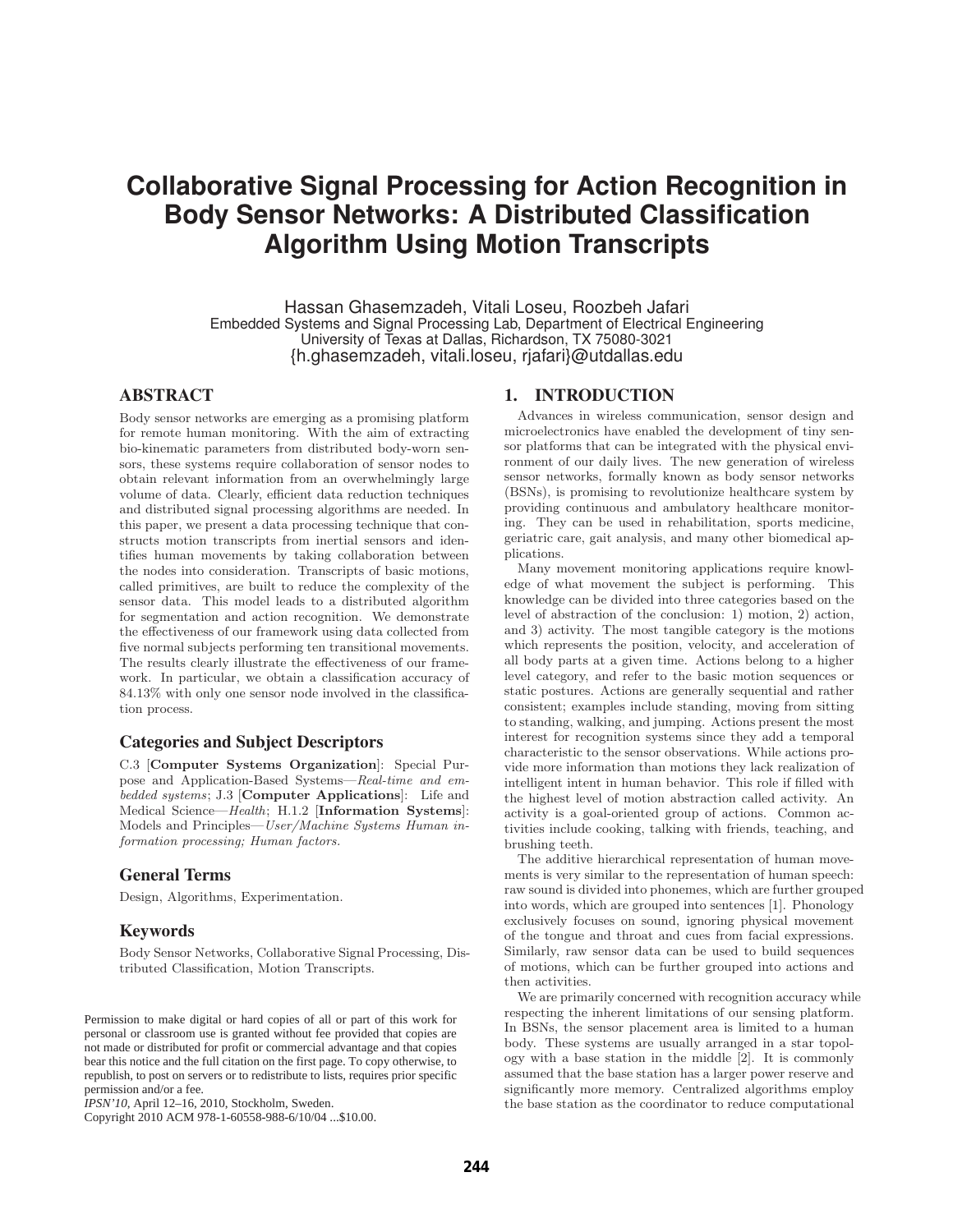stress on individual sensor nodes. This can result in nodes forwarding a significant amount data to the base station for signal processing. However, communication generally consumes more energy than local computation [3]. From the energy preservation point it is more beneficial to perform signal processing on individual nodes. This warrants the need for creating a distributed model, where nodes classify test data locally and make the overall decision based on a subset of local decisions.

In this paper, we make the following contributions: 1) we introduce a new representation of human movements, called motion transcripts, which reduces complexity of original data by transforming multidimensional signals into a sequence of symbols. 2) we propose a distributed algorithm for segmentation and classification of movements using motion transcripts. Since each movement is represented as a sequence of symbols, it enables our system to lower the amount of information stored at individual nodes, and to minimize the amount of data passed in the network. With the dynamic selection of the nodes needed for classification the overall number of active nodes is reduced.

# 2. RELATED WORK

Reducing the amount of active nodes is a common approach for power optimization and wearability enhancement in BSNs. One way to reduce the number of active nodes is to keep track of the performed movements and pay attention only to a subset of sensors that can observe transition out of the current motion [4]. Zappi et al. [5] propose to optimize the system energy consumption by selecting the required subset of sensors with the help of the meta-classifier sensor fusion. As a result sensors are awakened only when their input is needed to satisfy correctness property. Authors in [6] formulate coverage problem in the context of movement monitoring using inertial on-body sensors. Their technique focuses on the minimum number of nodes that produces full action coverage set. While it is easy to analyze a given action set and come up with an optimal number of sensors and sensor placement, the task is not trivial for a generic action set. A distributed classification scheme can be employed to potentially be able to classify a large number of actions and keep the number of active nodes low.

The concept of primitives has provided an efficient representation of human movements in computer vision domain. Using motion primitives as building blocks, Guerra-Filho et al. [7] study decomposing angles of body segments, calculated from cameras, into a well-representative language called HAL (Human Activity Language). As another example, authors in [8] investigate construction of contextdependent grammar known as DCG (Discrete Clause Grammar) by combining atomic motions. DCGs enable rules to be formed using simple logic statements. The authors form a hierarchy of abstraction that begins with feature extraction and uses unsupervised classification at each step to group lower-level primitives into higher-level primitives. The idea of unsupervised learning in a recognition system based on motion primitives is also discussed in [9], where authors try to identify action primitives from motion capture data. Finally, authors in [10] introduce a statistical technique for synthesizing walking patterns where the motion is expressed as a sequence of primitives extracted using a Hidden Markov Model (HMM). To simplify computation further primitives can be represented as string templates. This idea is explored

**Table 1: Commonly used terms**

| Name/Symbol            | Definition                                      |
|------------------------|-------------------------------------------------|
| Action $(A_i)$         | A transitional movement observed by the         |
|                        | system.                                         |
| Observation $(O_{ij})$ | A specific view of action $A_i$ by node $s_i$ . |
| Primitive              | Basic set of motions defined by grouping        |
|                        | similar signal readings.                        |
| Cluster                | Set of signal readings that have consistent     |
|                        | physical behavior representing a primitive.     |
| Alphabet $(\sum_i)$    | A set of symbols assigned to primitives         |
|                        | at each node $s_i$ .                            |
| Transcript $(T_{ij})$  | A sequence of motion primitives assigned        |
|                        | to action $A_i$ by node $s_i$ .                 |
| Choreography $(CR_i)$  | A concatenation of transcripts of different     |
|                        | nodes assigned to action $A_i$ .                |
| Template $(TPL_{ij})$  | A transcript which best represents action       |
|                        | $A_i$ as viewed by node $s_i$ .                 |
| Class $(C_{ii})$       | Set of observations of the same action $A_i$    |
|                        | made by nodes $s_i$ .                           |

in [11] where authors use edit distance to distinguish between motion primitive in 3D movement classification task. While the reviewed approaches successfully detect human actions, it is important to note that all of them rely on the information collected from all of the nodes in the network.

Several authors have developed techniques for automatic segmentation of motion sensor data. Authors in [12] present a clustering-based approach to detect and annotate daily activities (e.g. sleep) that recur regularly with similar times and durations during every given time frame (e.g. every day). Segmentation technique in [13] is based on HMM and aims to annotate a set of predefined events (e.g. initial stance when walking) from body-worn sensor nodes. These techniques focus only on segmentation and do not provide knowledge about the movement that occurs. Furthermore, they use a fixed set of sensor nodes for data processing and communication. Our approach is different in the sense that it performs simultaneous segmentation and classification of motion data and dynamically selects a subset of sensor nodes for data fusion and communication.

We propose a concept of combining primitives extracted from the sensor data into motion transcripts that maintains temporal and structural properties of the observed sensor readings. Based on properties extracted from edit distance calculation, we define a novel distributed algorithm for segmentation and action recognition. To the best of our knowledge no work has been done on development of a distributed classification algorithm based on the properties of motion transcripts.

# 3. SYSTEM OVERVIEW

In this section we briefly describe the architecture of our system and signal processing flow. Table 1 defines some of the terms in the context of this study which are used throughout this paper.

## 3.1 Sensing Platform

Our system consists of several XBow<sup>®</sup> TelosB sensor nodes with custom-designed sensor boards. Each sensor board has a tri-axial accelerometer and a bi-axial gyroscope. Each node is powered by a Li-Ion battery and samples the sensors at a certain rate, performs local processing and can transmit collected data wirelessly to other nodes. In particular, each mote can send the data to a base station. For our experiments, the base station is a node without a sensor board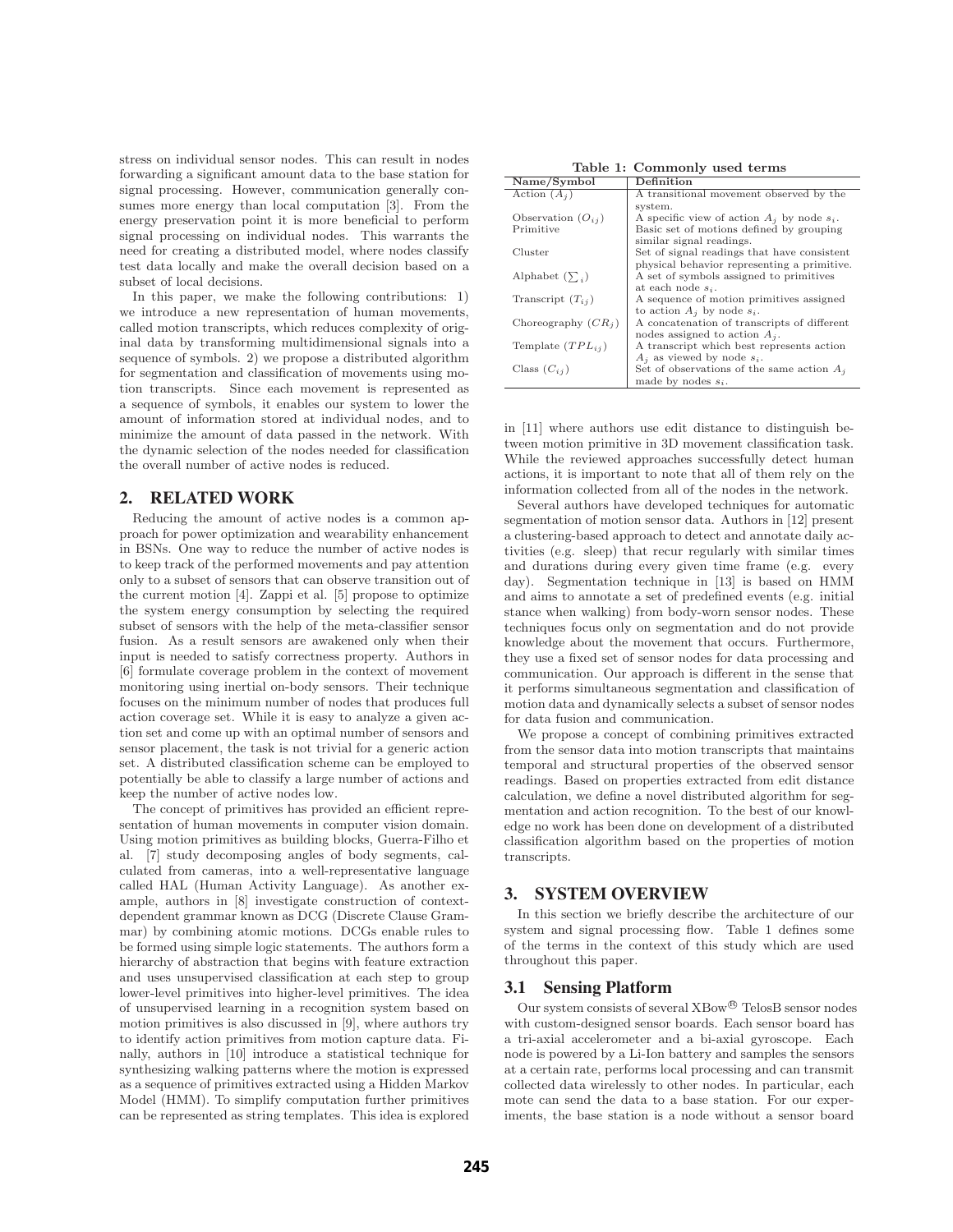

**Figure 1: Signal processing for transcript generation, segmentation and distributed action recognition**



**Figure 2: Training for segmentation and distributed classification**

that forwards the data to a PC via USB. Furthermore, two Logitech webcams are used to record video of all trials. The video is used only during training as a gold standard to mark the start and stop times associated with movements. For the prototype that is developed in this paper, the sensor readings and video are collected and synchronized in MATLAB while data from each body-worn sensor is obtained at 50 Hz. The choice of sampling frequency is important because it should provide sufficient resolution of human movements. In our system, this number is high enough to maintain this requirement. Furthermore, it satisfies the Nyquist criterion [14].

## 3.2 Signal Processing

A block diagram of our signal processing, transcript generation and movement classification is shown in Figure 1. The processing model requires several parameters that are measured during training as shown in Figure 2. In the following, each processing task is described briefly.

*Filtering:* The data collected at each node is locally filtered using a five-point moving average with the cutoff frequency of 2.4 Hz to reduce the noise. The number of points used to average the signal is chosen by examining the power spectral density of the signals. The filter is required to remove unnecessary artifacts (e.g. tremors in patients with Parkinson's disease) while maintains significant data.

*Feature extraction:* Features are extracted from a small moving window centered about each point of the signal stream. The features include mean, standard deviation, root mean square, first and second derivatives. Intuition behind choosing this set of features is that they are computationally inexpensive that can be executed on our light-weight sensor nodes. Furthermore, their effectiveness in capturing structural patterns of motion data is established through our experimental results.

*Transcript generation:* Each point is clustered based on the features calculated for the window surrounding it, while each cluster represents a movement primitive. A transcript is then built by noting where each primitive begins and ends based on the membership of the data points to a cluster. The transcript is then transformed into a sequence of characters over a finite alphabet. Transcript generation functions based on the clustering parameters obtained from training.

*Per-node segmentation and classification:* String matching technique is applied on the transcripts to detect parts of the signal that represent a specific action. Templates that are generated per movement class during training are located on the continuous data stream of characters to classify actions locally.

*Distributed action recognition:* An in-network processing algorithm is used to make a final decision on the current movement by combining data from most informative nodes and converging to a final decision. The node with most reliable classification decision starts propagating its local results to other nodes. On receiving data, other nodes combine the data with their local statistics and another node may decide to broadcast the accumulated results. This process continues until a target action is detected.

## 4. MOTION TRANSCRIPTS

A physical movement can be divided into a sequence of several smaller motions. A transcript of this movement would record order and timing of the basic motions. For example, a transcript for the foot during walking could consist of 1) lifting the foot, 2) moving the foot forward, 3) placing the foot on the ground, and 4) bearing weight on the foot, with certain periods of time associated with each primitive.

Transcripts consist of adjacent, non-overlapping segments labeled as a particular motion primitive. One way to generate movement transcripts is to independently label each sample as a given motion primitive. We determine the characteristics for each data point in our signal by extracting features described in Section 3.2 from a moving window centered about the current point. The motion primitives should be found without specific knowledge of the movements, but based on patterns in the signal. Lack of prior knowledge of the structure of the dataset makes construction of primitives challenging. A well-studied approach for grouping similar observations is clustering [15]. We use clustering analysis to group data points with consistent features to form a primitive.

Our model employs two steps for generating motion transcripts: 1) clustering of each data point in a movement to find the set of primitives 2) labeling to map each primitive to a character over an alphabet.

## 4.1 Primitive Construction

Clustering deals with the problem of finding patterns in a dataset in an unsupervised manner. Data points (represented by a feature vector) in a cluster are similar and points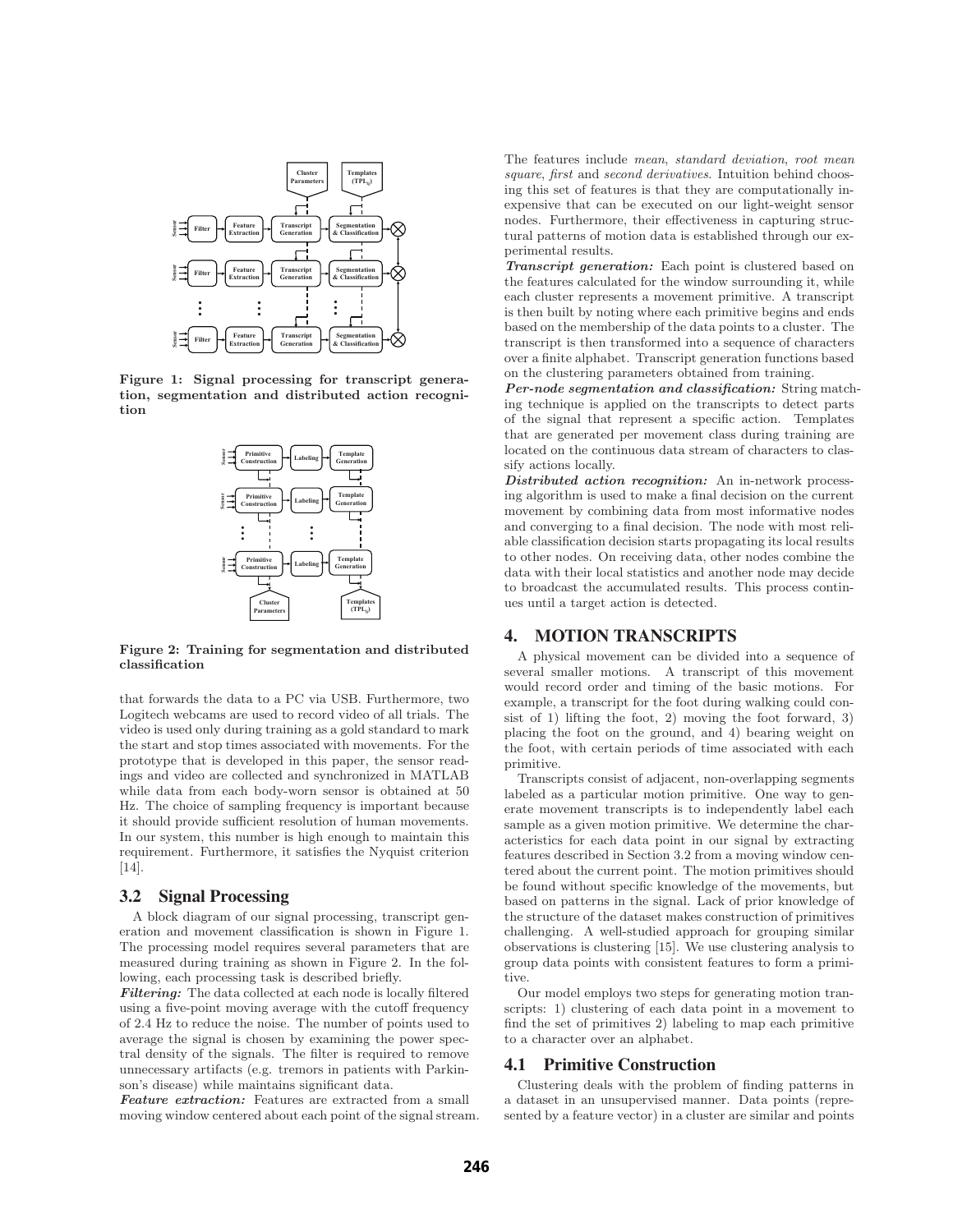in different clusters are distinct. Several clustering methods such as K-means [16], hierarchical [17] and probabilistic model based clustering [18] have been developed. Gaussian Mixture Models (GMM) is a model based approach that creates clusters by representing the probability density function of the data points as a mixture of multivariate Gaussian distribution. GMM is a powerful probabilistic model extensively used in speech recognition due to its ability to tolerate cluster overlap or cluster size and shape variations [19].

We use GMM as a clustering technique to define the primitives from a set of training movements. The kth primitive is associated with a cluster  $\omega_k$  in the model which has a mean vector  $\mu_k$ . Each cluster generates data from a Gaussian with mean  $\mu_k$  and covariance matrix  $\sigma_k^2 I$ . Given an observation  $\Omega_k$  (it is fasture vector). GMM finds the cluster correspond- $O_i$  (ith feature vector), GMM finds the cluster corresponding to that vector. It computes  $\Re_{ik}$ , the probability of the cluster k's responsibility for accommodating observation  $O_i$ . This probability is given by

$$
\Re_{ik} = P(k|O_i) = \frac{P(O_i|k)P(k)}{P(O_i)}
$$
\n(1)

where  $P(O_i|k)$  is the Gaussian function for cluster k and is defined by

$$
P(O_i|k) = g(O_i; \mu_k, \sigma_k)
$$
\n(2)

and  $P(O_i)$  represents the prior probability that can be calculated by marginalization of joint probabilities as given by

$$
P(O_i) = \sum_{k} P(O_i, k)
$$
 (3)

and  $P(k)$  is the mixing parameter for component k in the model which is equal to the number of observations belong to that cluster divided by number of all observations. Therefore, the responsibility probability can be written as

$$
\Re_{ik} = \frac{g(O_i; \mu_k, \sigma_k)P(k)}{\sum_k P(O_i, k)}
$$
(4)

and calculated for each observation, using a combination of Gaussian and mixing parameters. The process can be repeatedly executed to assign probability to all observations.

We use Expectation Maximization (EM) [20] to find the parameters of the mixture model. For a GMM with  $K$  components, parameters of the mixing model include the mean vector and covariance matrix. As the number of components is unknown a priori, we perform multiple runs of the EM algorithm with varying values of  $K$ . The optimal number of clusters and the problem of choosing the best model are evaluated based on the Bayesian Information Criterion [19]. Each data point can be assigned to a primitive by selecting the cluster that maximizes the posterior probability. We construct a transcript of movement by noting where each primitive begins and ends based on the membership of data points to a cluster.

## 4.2 Labeling

The second step in our transcript generation is to assign labels to the primitives. Each movement can be described as a series of primitives. We label each primitive with a unique symbol. The transcript is then transformed to a se-



**Figure 3: An example of motion transcripts generated for a one-dimensional synthetic signal.**

quence of symbols over a certain alphabet, which is unique for each sensor node. Figure 3 shows transcript of a synthetic one-dimensional signal which illustrates correspondence between the primitives and signal patterns. In this figure, corresponding primitives are generated with GMM approach, labeled and colored. For example, primitive 'G' corresponds to a portion of the signal with a positive slope and 'W' represents a portion with positive value of the second derivative. Note that each primitive maintains its temporal characteristics. Since duration of both 'G' and 'M' is short in the original signal, the same is true in the transcript. This example clearly verifies that primitives can capture signal segments that exhibit consistent patterns.

**Definition** 1. Given an observation  $O_{ij}$  of action  $A_j$  made by sensor node  $s_i$ , a transcript  $T_{ij}$  is generated by our technique and is defined as a finite sequence of symbols from an alphabet  $\Sigma_i$ .

Each sensor node builds its transcripts independent of the patterns observed by other sensor nodes. That is, each node  $s_i$   $(i \in \{1, \ldots, n\})$  requires a separate alphabet,  $\Sigma_i$ .

## 4.3 Template Generation

Our distributed action recognition requires each node to perform a local segmentation and classification before communicating with other nodes. This process is accomplished by comparing the continuous stream of characters with a set of predefined templates, which are obtained during training. Each node  $s_i$  creates a template  $TPL_{ij}$  for movement  $A_i$ , which represents all training trials of the movement observed by  $s_i$ . The template is a transcript which best represents a movement. For this purpose, we measure similarity between every pair of transcripts from a class  $A_i$ .

To compare two transcripts, a measure of similarity is required. Euclidean distance is widely used as the similarity measure when the training set is constructed based on statistical features. In our system, however, each movement is represented by a set of transcripts. Therefore, a similarity metric is required to find the difference between two strings. The Levenshtein distance [21], also called edit distance, is a well-known metric for measuring the amount of difference between two character sequences. The edit distance between two strings is given by the minimum number of operations needed to transform one string into the other, where an operation is defined as an insertion, deletion, or substitution of a single character.

Edit distance is used to compare every pair of transcripts within a class  $A_i$ . The transcript that has the smallest sum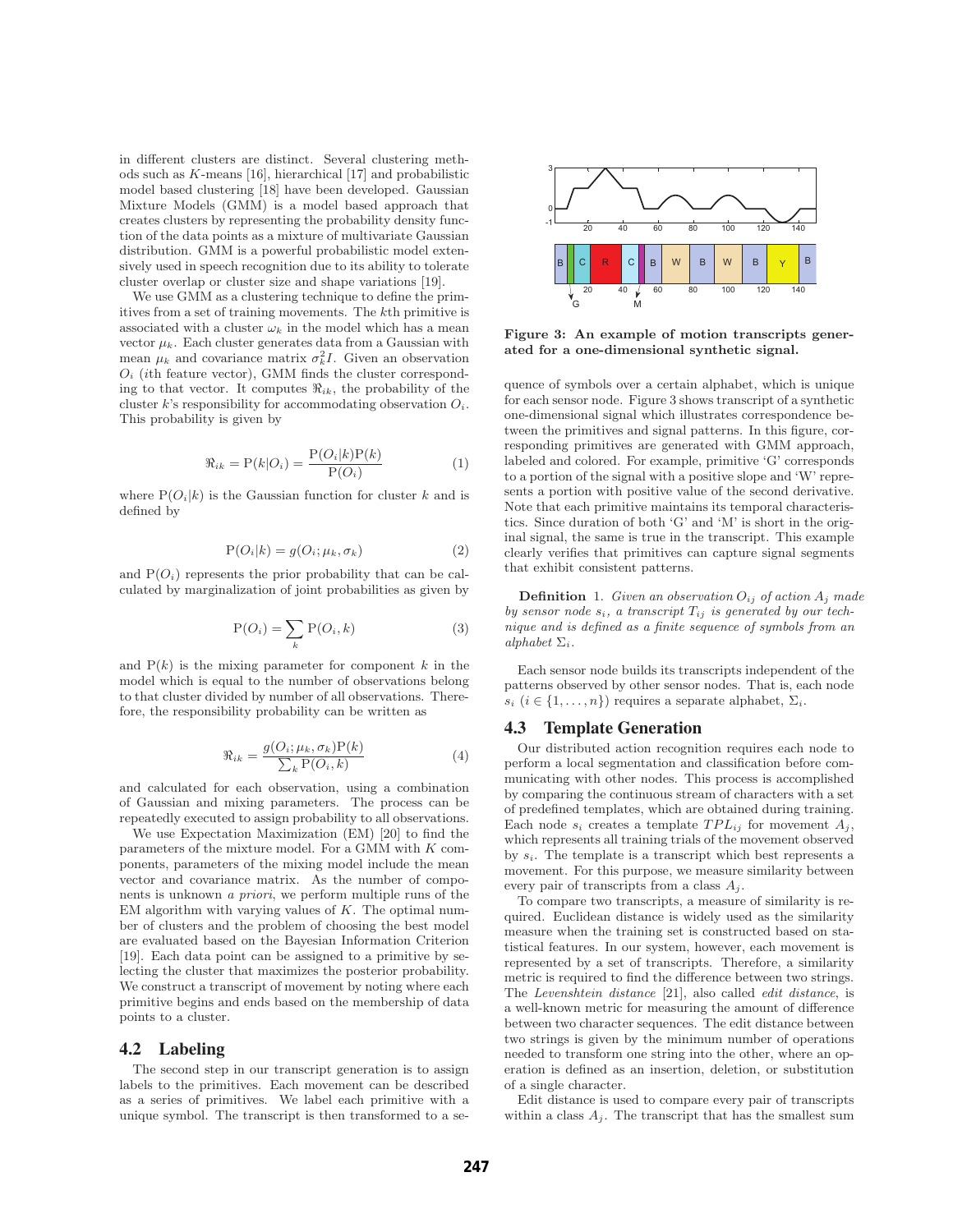of distances from all other transcripts is chosen as template:

$$
TPL_{ij} = \arg\min_{s} \sum_{s \neq t} \delta(T_{ij}^s, T_{ij}^t)
$$
 (5)

where  $T_{ij}^s$  and  $T_{ij}^t$  are associated with any two training trials<br>of movement  $A_i$ , by node s, and  $\delta$  denotes the edit distance of movement  $A_i$  by node  $s_i$ , and  $\delta$  denotes the edit distance function.

# 5. ACTION RECOGNITION

Action recognition aims at classifying human movements as predefined actions. Movements are mainly postural motions such as 'Sit to Stand', 'Stand to Sit', 'Kneel' and 'Sit to Lie' which can be specified by the start and the end of the signal. In general, a new observation of human movements can be classified in two ways. In the first method, a central classifier is designed at the base station where a new action is recognized according to an existing training model. The second approach, however, uses in-network processing to make a final decision on the current movement by combining data from most informative nodes and converging to a final decision. Deployment of a central classifier is not efficient in terms of communication power and bandwidth. Distributed nodes can produce redundant or overlapping information which can potentially induce extra communication. To overcome this drawback, a distributed algorithm, which combines knowledge form different nodes and operates in a real-time manner, is required. Development of such algorithm would become challenging as different sensor nodes can contribute to recognition of movements to different levels. Despite its inefficiency, we will explore certain properties within the central classification strategy which would enable the development of an effective and fast distributed algorithm.

#### 5.1 Centralized Architecture

A centralized classifier receives data from all sensor nodes and makes a decision by combining the data using a fusion scheme. In our framework, each sensor node generates a 1 dimensional feature space in the form of transcripts. To enable the use of traditional classifiers, e.g. k-NN (k-Nearest-Neighbor ) [15], a fusion technique is required to represent each trial of a movement by integrating spatially distributed transcripts. For this reason, we make a choreography for each trial, by concatenating corresponding transcripts from all sensor nodes and producing a new transcript.

**Definition** 2. The concatenation of n given strings  $S_1$ ,  $S_2, \ldots S_n$  yields another string S where all symbols of  $S_i$ follow by all symbols of  $S_{i+1}$ .

$$
S = Concat(S_1, S_2, \dots, S_n)
$$
 (6)

**Definition** 3. Given a set of n transcripts  $T_{1j}$ ,  $T_{2j}$ , ...,  $T_{nj}$  associated with a certain trial of movement  $A_j$  and generated by n sensor nodes, the trial is represented by the choreography  $CR_j=Concat(T_{1j}, T_{2j}, \ldots, T_{nj}).$ 

Each transcript  $T_{ij}$  is associated with a length  $\ell(T_{ij})$  which is equal to the total number of symbols that form the transcript. It is easy to see that the length function is additive with respect to the string concatenation.

In a centralized architecture, all sensor nodes transmit their local transcripts to a base station. For each observation of action  $A_j$ , a choreography  $CR_j$  is then obtained by

#### ... AHABBCECDDF|DCBA|AEFGHABCDHG|EFBGCH|DEFGH ...

(a) An example of motion transcript generated by a sensor node. There are two movements of interest including  $Mvt_1$  and  $Mvt_2$  associated with templates  $TPL_1$ ="DCBA" and  $TPL_2$ ="EFBGCH".



(b) String matching to detect  $Mvt_1$  and  $Mvt_2$ . Edit distance value becomes zero due to exact matching of the transcript and corresponding templates.

#### **Figure 4: Per-node segmentation and classification.**

the base station. On observing an unknown action, a classification algorithm is used by the central node to classify that action as one of the movements based on which the classifier is previously developed.

Let  $CR_{iq}$  be a choreography generated for an unknown action  $A_q$ . For each class  $C_{ij}$ , let  $CR_{ij}$  be the closest to  $CR_{iq}$ choreography generated during training. A 1-NN classifier assigns  $A_q$  to the class  $A_{\hat{i}}$  such that:

$$
\hat{j} = \underset{j}{\text{arg min}} \quad \delta(CR_{iq}, CR_{ij}) \tag{7}
$$

where  $\delta(CR_{iq},CR_{ij})$  represents the value of the edit distance between choreographies  $CR_{iq}$  and  $CR_{ij}$ .

## 5.2 Distributed Paradigm

In the centralized architecture described earlier, when an unknown action occurs, all sensor nodes must transmit their local transcripts to the central node for the purpose of global classification. In contrast, in a distributed scenario, each node makes a local decision on the target movement and may decide to propagate its local results to a next node. The amount of data transmitted over the network can be reduced to only a subset of the nodes that contribute to the classification of the movement. In this section, we develop a distributed algorithm for action recognition which needs a smaller number of the nodes to make a decision while maintains classification accuracy comparable to the centralized architecture. We first describe the process of segmentation and local classification that provides information that needs to be transmitted during distributed action recognition. We then explore an additive property of the edit distance which enables the distributed algorithm.

#### *5.2.1 Segmentation and Local Classification*

As the transcript generation transforms signal readings into a continuous sequence of symbols, a segmentation algorithm is required to detect portions of the transcript that correspond to a complete action. For that, the transcript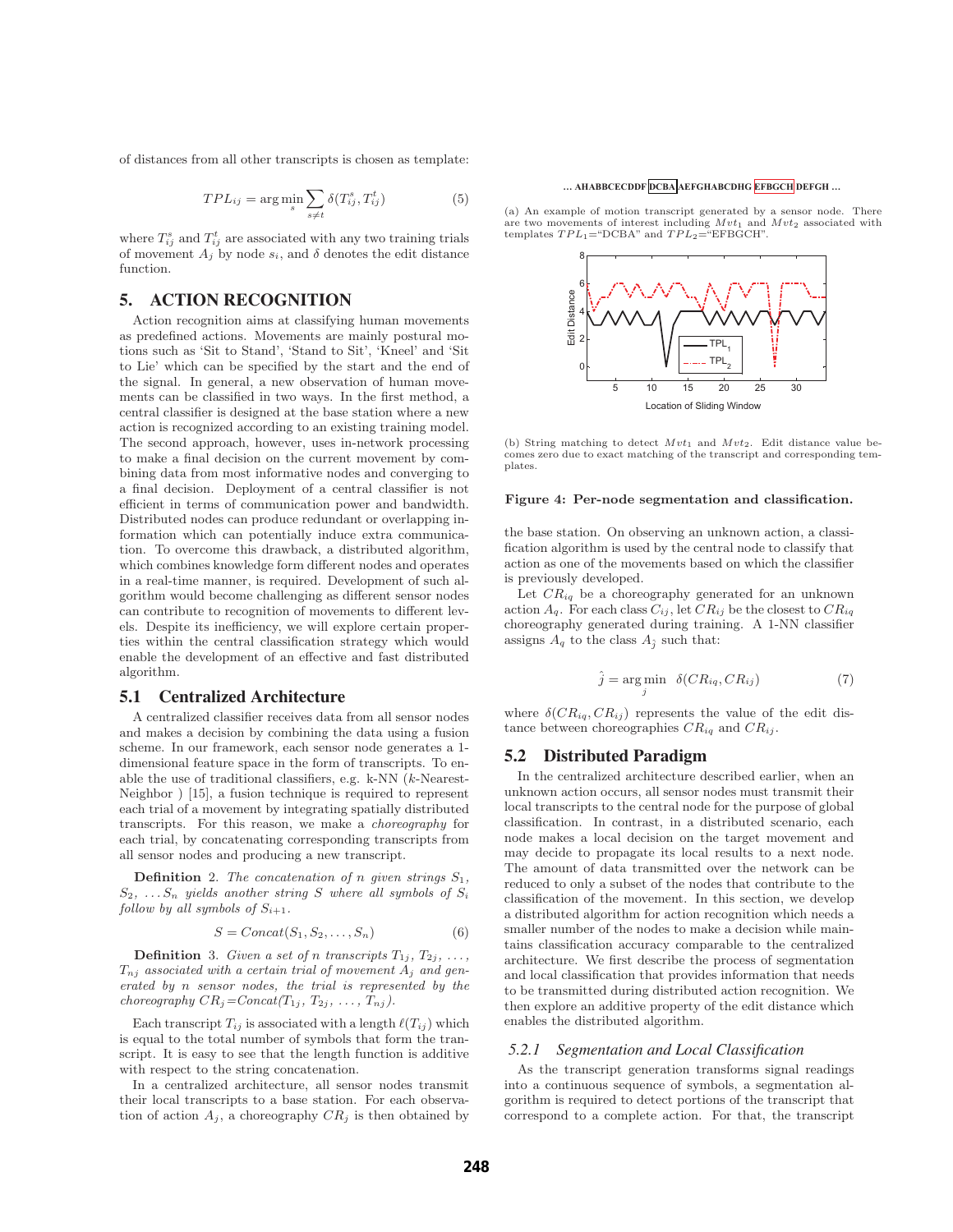is compared with the previously generated templates. The comparison is made within each sensor node and with respect to the edit distance over a sliding window on the stream symbols. Each template has its own window which is sized according to the length of that template. Within each window, the edit distance between the transcript and each template is calculated. The distance value changes as the window moves over the stream. The transcript contains both actions of interest (target) and unknown movements. The edit distance value decreases as the moving window includes a larger part of a target action and a smaller part of actions that are not of interest. Therefore, the edit distance value decreases as the window moves closer to the action portion of the signal, and starts increases once the action is passed. When the distance function reaches a local minimum, the corresponding spot is recognized as an action. However, this information alone is not sufficient to recognize which particular action is performed. If the distance from the observed template to a template  $TPL_{ij}$  is below a certain threshold  $r_{ij}$ , then the corresponding spot can be an action  $A_i$ . The threshold is obtained during training by calculating mean and standard deviation of edit distances for each action  $A_j$ . A threshold value  $r_{ij}$  for action  $A_j$  is defined as  $r_{ij} = \mu_{ij} + \sigma_{ij}$  where  $\mu_{ij}$  and  $\sigma_{ij}$  are the mean value and standard deviation of edit distance between pairs of training transcripts. Since for multiple actions the distance may stay below the threshold, a 1-NN classifier is employed to assign an unknown spot to one of pre-specified actions. Assume an unknown spot is associated with a transcript  $T_{iq}$  representing a new action  $A_q$  which we need to classify. The node  $s_i$ measures distance between the new movement  $T_{iq}$  and nearest template. Assume  $TPL_{ij}$  denotes the nearest template to  $T_{iq}$ . The classifier assigns the new movement  $A_q$  to class  $C_{i\hat{i}}$  according to (8).

$$
\hat{j} = \underset{j}{\text{arg min}} \sum_{i=1}^{n} \delta(T_{iq}, TPL_{ij})
$$
\n(8)

A simple example of local segmentation and classification for a system with two movements of interest  $(Mvt<sub>1</sub>)$ and  $Mvt_2$ ) is shown in Figure 4. Figure 4(a) shows the stream of symbols generated by a sensor node. The two actions are represented by templates  $TPL_1="DCBA"$  and  $TPL_2$ ="EFBGCH" respectively, and start at times 12 and 27. At each point in time, there are two sliding windows which are sized according to the length of  $TPL_1$  and  $TPL_2$ (i.e., there are two windows with sizes of 4 and 6). Figure 4(b) shows how the value of the edit distance function changes for each window (associated with  $TPL_1$  and  $TPL_2$ ). For this specific example, we assume that an exact matching (i.e.  $\delta = 0$ ) would correspond to detection and classification of each movement. In reality, however, an approximate matching  $(\delta \leq r_{ij})$  is used to specify the spot assiciated with a movement.

As stated previously, we compare each template with the motion transcript over a sliding window. We note that all the templates  $TPL_{ij}$  produced by different nodes for a particular action  $A_i$  have the same length because they are manually segmented and sized during training. That is,

$$
\ell(TPL_{ij}) = \ell(TPL_{kj}) \quad \forall s_i, s_k \tag{9}
$$

This property allows us to align segments across different nodes prior to running the distributed classification algorithm. Segments of the same action that are spotted by different nodes have equal lengths. If a segment detected by a node  $s_i$  is slightly delayed, we correct the time alignment by moving that segment to match with the segment that appears earliest in another node  $s_k$ .

#### *5.2.2 Additive Property*

To develop a distributed algorithm based on motion transcripts, we take advantage of additivity of edit distance with respect to concatenation. This property implies that the summation of edit distances computed locally is equal to the edit distance of the overall choreography. We note that nodes  $s_i$  and  $s_k$  construct their transcripts using separate alphabets  $\Sigma_i$  and  $\Sigma_k$ . Edit distance increases as a result of insertion of a character, deletion of a character, or substitution of an existing character with another. It can be shown that the edit distance is additive under each one of the above operations. Furthermore, edit distance calculation proceeds linearly and increases the sum by only 1 at a time (based on the operation performed), which means that any combination of operations described above is also additive.

A direct consequence of the additive property of the edit distance is that a global decision, on the current action occurring in the system, can be made by calculating edit distances locally (as described in Section 5.2.1) and adding them in the network to find the most similar movement. That is, a target action is identified by adding edit distances up from all sensor nodes and finding the movement for which the summation has smallest value, pointing to the nearest class to the test trial.

The idea behind our distributed algorithm is similar to the basic principle behind classification. If the classification works correctly, the value of only one movement's classifier will be below the threshold. This means that once the summation of distance values from a subset of nodes exceeds the threshold the corresponding classifier is not producing significant information and no further computation for it is needed. To capitalize on this property we create the ordering where the largest distance values are added first. They are more likely to make the summation exceed the threshold and invalidate bad classifiers early.

#### *5.2.3 Algorithm*

Motivated by the idea described earlier, in this section, we derive a distributed algorithm for action recognition. The algorithm assumes that each node processes data locally, generates transcripts and measures distance between an unknown trial and every class of movements. Each node assesses reliability of its own classification. Communication is initiated by the node that has the most reliable information for classification. The computation is executed by a series of the nodes until the solution converges. Each sensor node maintains a data structure, including its local computation as well as statistics received from other nodes. In particular, each node  $s_i$  maintains a timer variable  $\tau_i$  which represents the time to initiate the communication. It also keeps track of recognition convergence by a variable Target Movement Vector (TMV) which initially contains all actions as possible target movements. As the algorithm proceeds, each node may decide to discard some movements from the TMV. Furthermore, each node  $s_i$  maintains a Distance Vec-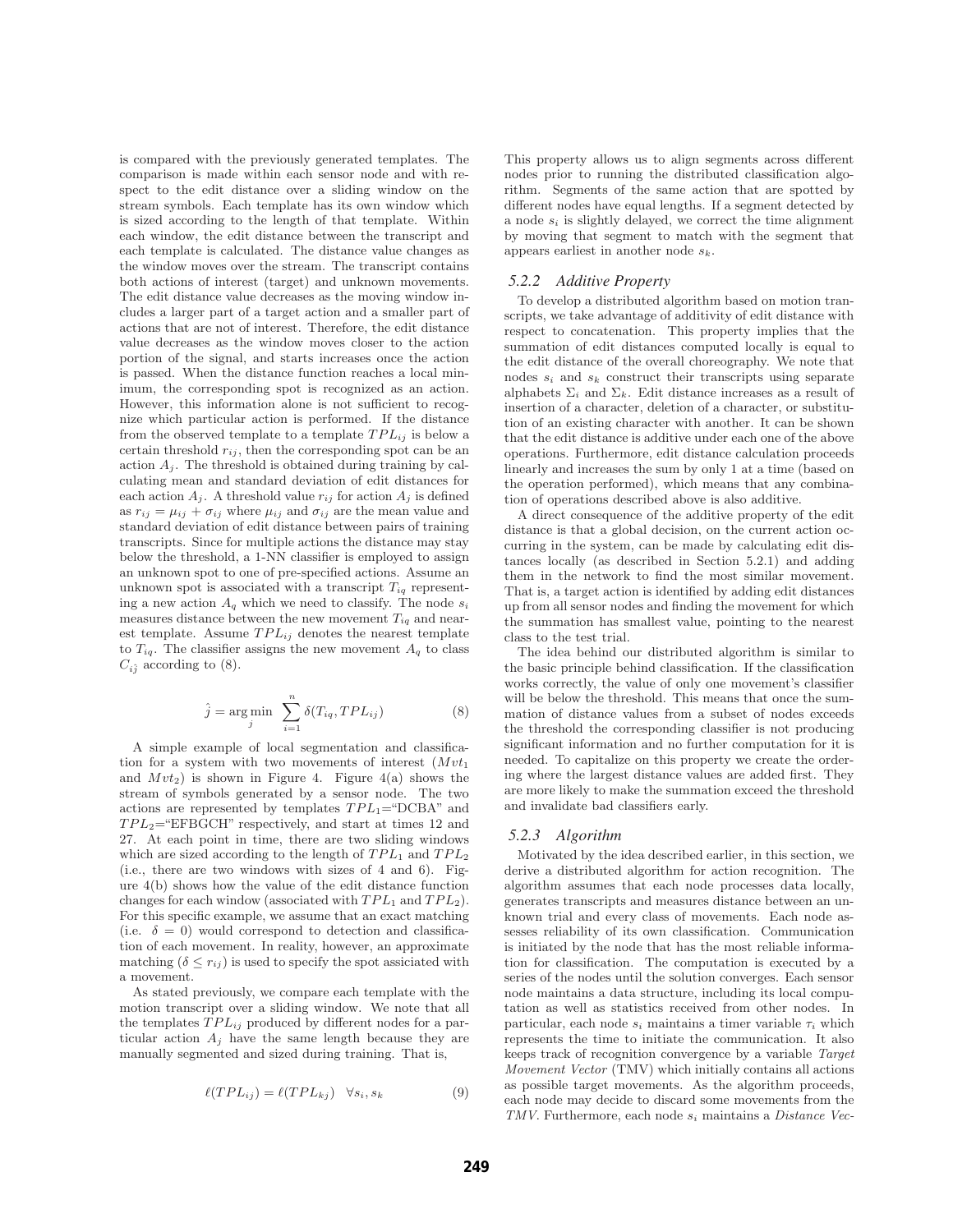$tor$  ( $DV$ ) to evaluate confidence level of classification. This vector stores the distance between the unknown action and all classes within that node, and is gradually updated as a node receives corresponding distances from other nodes. The algorithm takes several steps as follows.

**Step 1 (Initialization):** Each sensor node  $s_i$  classifies an unknown movements  $A_q$  as  $A_{\hat{i}}$  and forms its distance vector  $DV_i$ . It further sets a timer  $\tau_i$  to have an inverse relationship with the average of distances between  $T_{iq}$  and all classes  $C_{ij}$ , excluding the target class  $C_{i\hat{i}}$ . Once  $\tau_i$  expires, the node starts transmitting its local statistics. These operations are formulated in (10) through (13).

$$
DV_i = \{ \delta(T_{iq}, TPL_{i1}), ..., \delta(T_{iq}, TPL_{im}) \}
$$
 (10)

$$
\hat{j} = \underset{j}{\text{arg min}} \quad \delta(T_{iq}, TPL_{ij}) \tag{11}
$$

$$
\Delta_i = \frac{1}{m-1} \sum_{j \neq \hat{j}} \delta(T_{iq}, TPL_{ij}) \tag{12}
$$

$$
\tau_i \propto \frac{1}{\Delta_i} \tag{13}
$$

where m denotes the number of actions. Our choice of  $\Delta_i$  is inspired by confidence estimation of classification in machine learning and pattern recognition. The confidence measure is usually defined based on the minimum distance for which the class prediction changes [22, 23]. In a 1-NN classifier it is equal to the distance to the second closest class. However, our pruning-based distributed classifier aims to reduce the number of nodes contributing in classification. Therefore, the distance measure  $\Delta_i$  must be chosen to prune larger number of actions per node. The intuition is that large  $\Delta_i$  correspond to a set of large distances between  $T_{iq}$  and existing classes. A large distance between  $T_{iq}$  and a class  $TPL_{ij}$  suggests that it is less likely that  $TPL_{ij}$  is the target class.

**Step 2 (Transmission):** When the value of the timer  $\tau_i$ becomes zero, the node  $s_i$  starts broadcasting its local statistics including  $DV_i$  and  $TMV_i$ . This node will never need to transmit again for detecting current action. Therefore, it can turn its radio off saving power until a new action occurs.

**Step 3 (Update):** On receiving data, each node  $s_k$  first terminates its timer to avoid the scheduled transmission. It then updates its local distance vector  $DV_k$  by adding corresponding values from  $TMV_i$  provided by the sender node  $s_i$ . The receiver further updates the Target Movement Vector  $T M V_k$  by rejecting the movements that are far enough from the target class. To do so, the node  $s_k$  discards those movements  $A_j$  that have an accumulate distance greater than or equal to a threshold  $\epsilon_j$ . The receiver also checks conditions for termination. Specifically, it checks the convergence vector  $TMV_k$  which contains possible movements left. If only one movement is left in the vector, the node declares a convergence and reports that movement as the target action. It then broadcasts a message to all the remaining nodes to stop their scheduled transmission. However, if more than one action is left in  $TMV_k$ , the node would schedule a transmission by resetting its timer as discussed previously. These

| Algorithm 1 Updating Target Movement Vector $(TMV_k)$                                                                                                                                                                                                                                                                                                       |  |  |  |
|-------------------------------------------------------------------------------------------------------------------------------------------------------------------------------------------------------------------------------------------------------------------------------------------------------------------------------------------------------------|--|--|--|
| by node $s_k$                                                                                                                                                                                                                                                                                                                                               |  |  |  |
| $\mathcal{L}$ $\mathcal{L}$ $\mathcal{L}$ $\mathcal{L}$ $\mathcal{L}$ $\mathcal{L}$ $\mathcal{L}$ $\mathcal{L}$ $\mathcal{L}$ $\mathcal{L}$ $\mathcal{L}$ $\mathcal{L}$ $\mathcal{L}$ $\mathcal{L}$ $\mathcal{L}$ $\mathcal{L}$ $\mathcal{L}$ $\mathcal{L}$ $\mathcal{L}$ $\mathcal{L}$ $\mathcal{L}$ $\mathcal{L}$ $\mathcal{L}$ $\mathcal{L}$ $\mathcal{$ |  |  |  |

| if $\delta(T_{kq},TPL_{kj}) \geq \epsilon_j$ then |
|---------------------------------------------------|
| remove action $A_i$ from $TMV_k$                  |
| end if                                            |
| if $ TMV_k =1$ then                               |
| declare $A_{\hat{i}}$ as target movement          |
| else                                              |
| set timer $\tau_k$ as in equation (13)            |
| end if                                            |

operations are summarized in Algorithm 1. The algorithm proceeds through Steps 2 and 3 until it uniquely identifies an action as target movement.

#### *5.2.4 Choice of Epsilon*

Our distribute algorithm considers a complete list of movements when it starts. As it goes after different nodes, the system tends to disqualify those actions that have a large distance to the test trial. The pruning decision described in Algorithm 1 is made according to the value of  $\epsilon_i$  which is defined for every movement  $A_i$ . For our experiments, we calculate  $\epsilon_i$  as in (14).

$$
\epsilon_j = \sum_{i=1}^n \left[ \frac{1}{M_j} \sum_s \delta(T_{ij}^s, TPL_{ij}) \right]
$$
 (14)

where  $M_j$  represents the number of samples in class  $C_{ij}$  and trial 's' refers to any training transcript. The idea behind choosing such value for  $\epsilon_j$  is motivated by the classification decision in (8). For each movement, we calculate expected edit distance between a given trial and the movement template. This is done by calculating edit distance between every training trial 's' and the template  $(\delta(T_{ij}^s, TPL_{ij}))$ , and taking an average over all such pairs  $(\sum \delta(T_{ij}^s, TPL_{ij}))$ . By taking an average over all such pairs  $(\sum_s \delta(\dot{T}_{ij}^s, TPL_{ij}))$ . By adding values from all the nodes, we compute the maximum edit distance we expect to get when a test movement is classified as  $A_j$ . During system training,  $\epsilon_j$  is calculated for every training class. During classification, once the summation of distance values from a subset of nodes exceeds this threshold the corresponding movement is disqualified and no further computation is needed. Although the choice of epsilon would determine the performance of the classifier, our proposed distributed classification technique can be applied independent of choice of epsilon.

**Algorithm 2** Updating rejection criteria for faster convergence

| if $\delta(T_{kq}, TPL_{kj}) \geq \frac{n_v+b}{n} \epsilon_j$ then |
|--------------------------------------------------------------------|
| remove action $A_i$ from $TMV_k$                                   |
| end if                                                             |

# *5.2.5 Augmenting Classification*

The criterion  $\delta(T_{kq},TPL_{kj}) \geq \epsilon_j$  in Algorithm 1 for rejecting movements from further processing is determined conservatively. This method may require the algorithm to go after more sensor nodes than optimally required for a classification decision. However, the criterion can be modified for a faster convergence. Depending on the classification accuracy, designer may decide to use different criteria. Algorithm 2 is one of the approaches which updates the value of  $\epsilon_i$  dynamically based on the number of nodes already vis-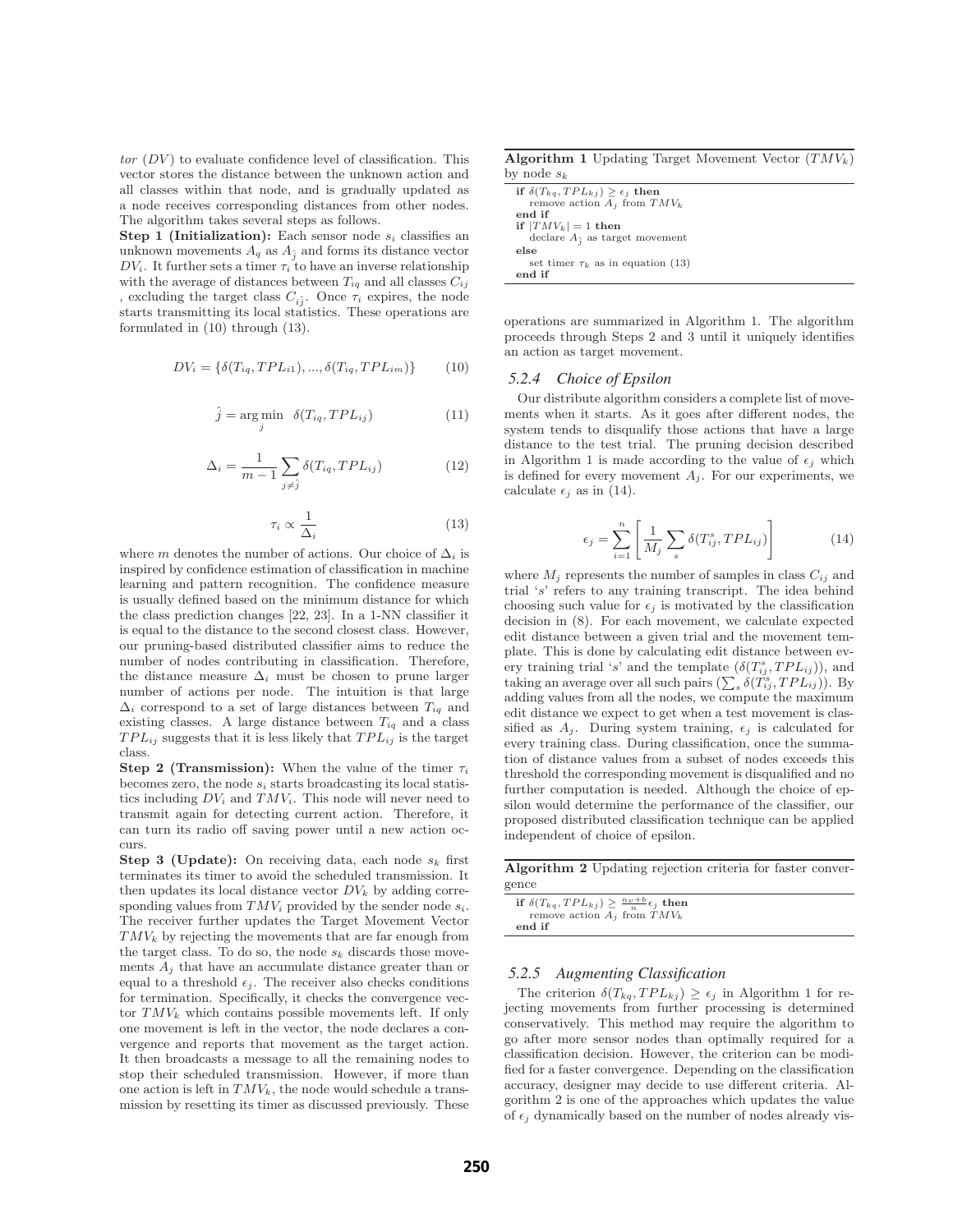**Table 2: Experimental movements**

| No.            | Movement                            |
|----------------|-------------------------------------|
| 1              | Stand to sit                        |
| $\overline{2}$ | Sit to lie                          |
| 3              | Bend and grasp                      |
| $\overline{4}$ | Kneel                               |
| 5              | Turning counter clockwise           |
| 6              | Look back clockwise                 |
| 7              | Move forward (1 step)               |
| 8              | Move to the side $(1 \text{ step})$ |
| 9              | Reach up to cabinet                 |
|                | Jump                                |



**Figure 5: Experimental subject wearing seven sensor nodes.**

ited. In this algorithm,  $n_v$  represents the number of nodes already considered for classification,  $n$  is the total number of sensor nodes, and b is a tunable parameter which can be adjusted by the designer to obtained desired classification accuracy.  $(n_v + b)/n$  represents the fraction of  $\epsilon_i$  that is required for classification termination.

## 6. SYSTEM PROTOTYPE

In this section, we present procedures for developing our action recognition framework. Moreover, we demonstrate the effectiveness of our system using a prototype developed in our research laboratory.

## 6.1 Data Collection

We developed our trial product for identifying 10 transitional movements listed in Table 2. The experiments were carried out on five subjects, three males and two females, all between the ages of 25 to 55 and in good health condition. Seven sensor nodes were placed on the subjects as shown in Figure 5. Subjects were asked to repeatedly perform each specific action 10 times.

The motes were programmed to sample sensors at 50 Hz. The sampling frequency was chosen to satisfy the Nyquist criterion. For estimation of the Nyquist frequency, the power spectrum of the sampled signals was examined. From the power spectrum graphs, the highest frequency of the signal was 8.5 Hz which means that a sampling frequency of 17 Hz

|                | Table 3: Speed of movements |             |      |
|----------------|-----------------------------|-------------|------|
| Mvt            | Range (sec.)                | Mean (sec.) | Std. |
|                | $0.9 - 3.1$                 | 1.98        | 0.51 |
| $\overline{2}$ | $1.4 - 3.0$                 | 1.92        | 0.34 |
| 3              | $2.0 - 3.8$                 | 2.71        | 0.50 |
| 4              | $2.0 - 2.8$                 | 2.50        | 0.18 |
| 5              | $1.8 - 2.9$                 | 2.37        | 0.23 |
| 6              | $2.8 - 4.2$                 | 3.41        | 0.34 |
| 7              | $2.1 - 2.9$                 | 2.46        | 0.22 |
| 8              | $1.8 - 3.3$                 | 2.49        | 0.47 |
| 9              | $1.6 - 3.0$                 | 2.16        | 0.36 |
| 10             | $2.3 - 3.5$                 | 2.71        | 0.26 |

would suffice to meet the Nyquist frequency. This confirms previous findings in [24, 25] that use a sampling rate between 40 Hz and 50 Hz for acceleration readings.

Although we carried out our experiments in a controlled environment where subjects were asked to repeatedly perform each action, we did not constraint our subjects to perform actions with a specific speed. Table 3 shows range, average and standard deviation of the speed for each movement, taken over all trials. The speed was calculated after performing manual segmentation of the signals with the help of video and counting the number of samples within each trial. As the table shows, movements have a relatively wide range of speed. For example, movement "Stand to sit" has a speed of 0.9 seconds for the fastest trial while in the slowest trail it has a speed of 3.1 seconds.

## 6.2 Data Processing

For each movement, 50% of the trials were used to generate the training model, and the rest were used to verify the action recognition technique. For each trial, the raw sensor readings were passed through a five-point moving average filter to reduce high frequency noise. The five-point moving average filter is a low pass filter with a cutoff frequency of 2.4 Hz. The cutoff frequency was obtained by conducting a discrete Fourier transform analysis. The choice of the window size for the moving average filter relies on two objectives 1) the cutoff frequency needs to be low enough to effectively bypass unnecessary motions such as tremors that occur at higher frequencies than usually movements. 2) the cutoff frequency must be high enough to maintain significant data. With these objectives, different filters with varying window sizes ranging from 3 to 13 were examined. Filters that had cutoff frequency within the range of undesirable motions were pruned out (e.g. tremors in patients with Parkinson's disease occur at frequencies 4-5.3 Hz [26]). Among the remaining filters, the one that generates highest quality clusters (given by Silhouette measure [27]) during transcript generation was chosen.

The filtered data went through subsequent signal processing tasks including feature extraction, transcript generation and segmentation as described in Section 3.2. Motion transcripts were generated by individual nodes using separate alphabets. Figure 6 illustrates transcript of 'Reach up to cabinet' generated by the node placed on the right-wrist. For visualization, only accelerometer readings are shown in this figure. Acceleration is measured with respect to the gravitational acceleration, g, as shown on X-axis. Each movement is divided into several segments, each representing a primitive. A string  $\alpha^L$  denotes L instances of primitive  $\alpha$  mapped to the same cluster. For example,  $A^{22}$  in Figure 6 accounts for the same mapping of the first 22 points.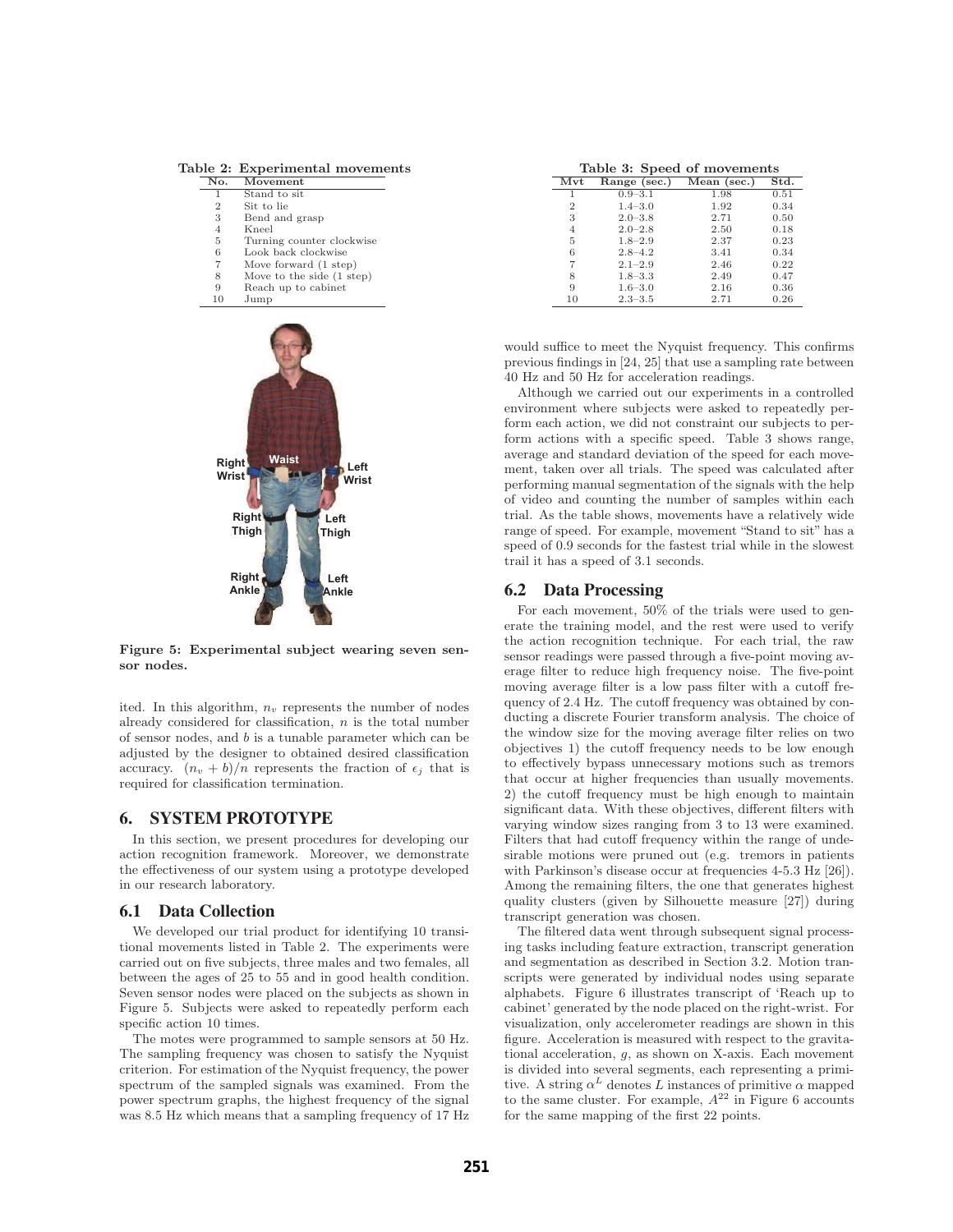**Table 4: Overall classification accuracy and average number of nodes for different setups**

|                       | Centralized | Fixed Threshold | $\rm{Augmented}$ | Augmented | Augmented |
|-----------------------|-------------|-----------------|------------------|-----------|-----------|
|                       |             |                 | $h=2$            | $b=1$     | $b=0$     |
| Accuracy              | 91.33%      | 91.33%          | 91.20%           | 86.00%    | 84.13%    |
| Average $\#$ of nodes |             | 5.5             | 5.3              |           |           |



**Figure 6: Transcript for a trial of 'Reach up to cabinet' generated by the right-wrist node**



**Figure 7: Classification accuracy per movement for different experimental categories.**

## 6.3 Classification Accuracy

As mentioned earlier, we used 50% of the trials to validate the effectiveness of our distributed action recognition technique. For each test trial, our local processing proceeded to generate transcripts at each node. With the transcripts, we computed the distance between the test trial and each movement. Based on the resulting distance vector, a sensor node might decide to transmit its local statistics as describes in Section 5.2. The algorithm could eventually output an action as the target movement. We compared this output with the actual label obtained during the data collection to verify classification decision.

The analysis was performed for four categories according to the movement rejection criterion: 1) Fixed criterion, when the value of the rejection threshold was fixed based on training data (see Algorithm 1). The classification accuracy

**Table 5: Average number of active nodes**

|                |             | Augmented | Fixed Threshold |      |
|----------------|-------------|-----------|-----------------|------|
| Mvt            | ${\rm b}=0$ | $b = 1$   | $b = 2$         |      |
|                | 1.00        | 2.88      | 6.36            | 6.68 |
| $\overline{2}$ | 1.00        | 2.68      | 5.00            | 5.58 |
| 3              | 1.28        | 1.82      | 3.70            | 4.98 |
| 3              | 1.00        | 2.24      | 5.44            | 5.02 |
| 4              | 1.00        | 2.32      | 3.56            | 5.62 |
| 5              | 1.00        | 4.06      | 6.88            | 5.82 |
| 6              | 1.00        | 2.18      | 4.86            | 5.18 |
|                | 1.00        | 2.66      | 4.82            | 6.32 |
| 8              | 1.28        | 2.62      | 6.56            | 3.90 |
| 9              | 1.00        | 3.36      | 5.80            | 5.80 |
| Overall:       | 1.05        | 2.68      | 5.29            | 5.51 |

was 91.33% and the average number of nodes required to converge was 5.5. In this case the same accuracy as the centralized algorithm was obtained. 2) Augmented approach with  $b = 0$  (see Algorithm 2), where threshold was updated in real-time according to the number of nodes already visited. This reached an accuracy of 84.13% and 1 node in average. 3) Augmented with  $b = 1$ ; with this setup, we obtained 86% accuracy and 2.6 nodes in average. 4) Augmented with  $b = 2$ ; the classification accuracy for this case was 91.2% in average and the average number of nodes was <sup>5</sup>.3. These results are summarized in Table 4. Figure 7 shows classification accuracy for each class of movements, where movement numbers are defined in the Table 2. The results verify that adjusting the value of rejection threshold based on augmented approach provides the best results in terms of the average number of active nodes for classification.

For each test trial, our distributed algorithm accumulated results provided by several senor nodes until it converged according to the distance threshold  $\epsilon$ . The value of  $\epsilon$  was obtained according to the training model as discussed earlier. We calculated the number of nodes required for each trial to be classified as one of the 10 movements. This number was 1 on average for the case of augmented threshold adjustment. Furthermore, we computed the number of nodes for each group of trials associated with an action. In Table 5, we show the average number of nodes for classification of each movement. The values are categorized based on the rejection criterion.

Figure 8 shows the value of  $\epsilon$  for each action based on equation (14). We recall that for each particular movement, this value represents how well that movement is separated from the rest of classes on training data. As an example, movement 9 (reach up to cabinet) has the largest value of  $\epsilon$ . This observation can be interpreted as follows. Movement 9 can be uniquely identified by the node placed on the forearm (e.g. node 2) as this is the only node that experiences distinguishable patterns when person performs the action. During other actions either several body segments are expected to be involved or different motions are introduced by the forearm. As a consequence, sensor data obtained for this movement can provide different structural and relational information from those obtained for the other actions.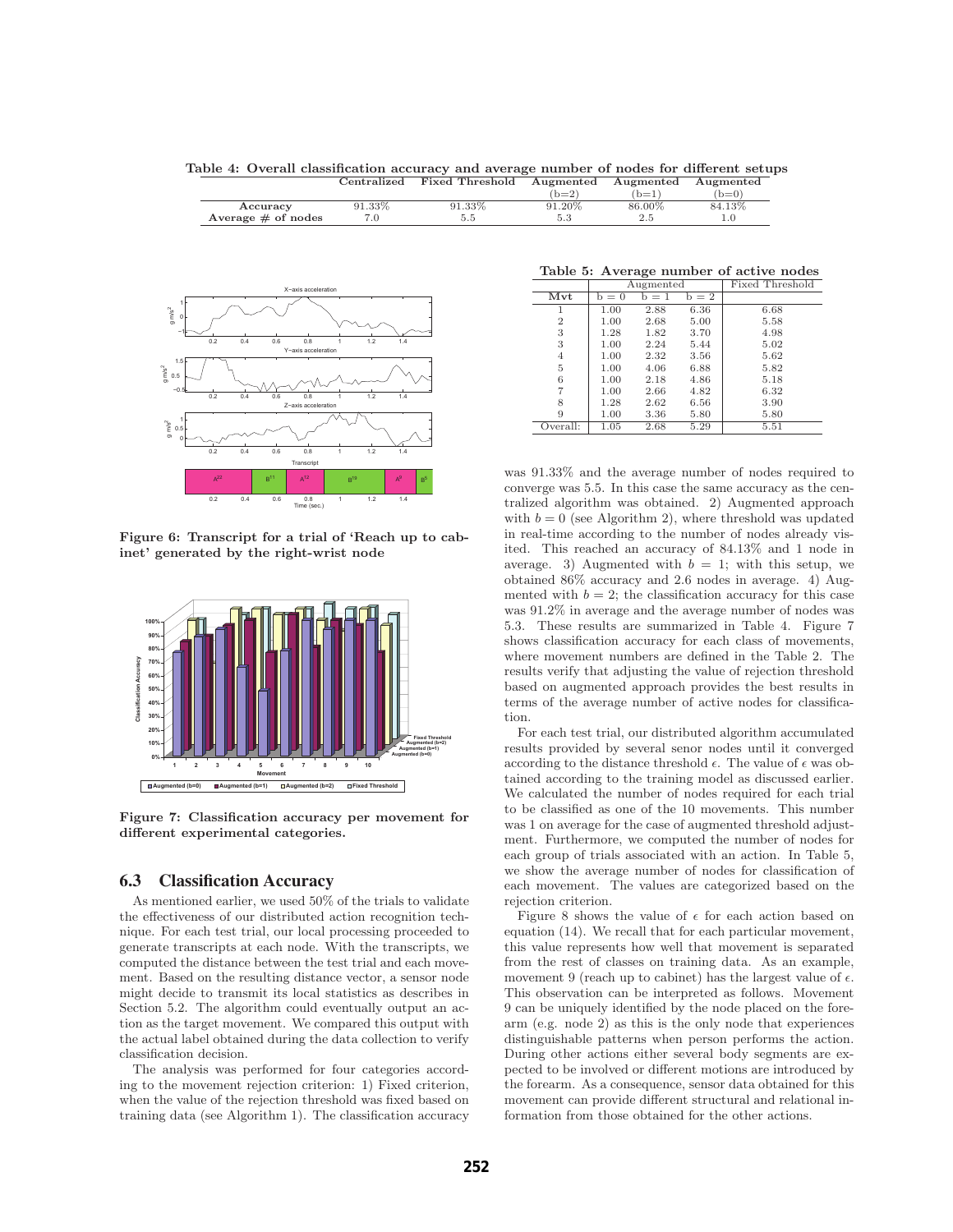

**Figure 8: Value of epsilon calculated for each movement based on training data**

|                | Table 6: Communication cost |             |                 |  |  |  |  |  |  |
|----------------|-----------------------------|-------------|-----------------|--|--|--|--|--|--|
|                |                             | Centralized | Distributed     |  |  |  |  |  |  |
| Mvt.           | Raw                         | Transcript  | Distance Vector |  |  |  |  |  |  |
|                | (Kbps)                      | (bps)       | (bps)           |  |  |  |  |  |  |
| 1              | 20.5                        | 245         | $60 - 415$      |  |  |  |  |  |  |
| $\mathbf{2}$   | 20.5                        | 252         | $62 - 350$      |  |  |  |  |  |  |
| 3              | 20.5                        | 182         | $44 - 220$      |  |  |  |  |  |  |
| $\overline{4}$ | 20.5                        | 196         | $48 - 240$      |  |  |  |  |  |  |
| 5              | 20.5                        | 210         | $50 - 285$      |  |  |  |  |  |  |
| 6              | 20.5                        | 147         | $35 - 205$      |  |  |  |  |  |  |
| 7              | 20.5                        | 196         | $49 - 252$      |  |  |  |  |  |  |
| 8              | 20.5                        | 196         | $48 - 305$      |  |  |  |  |  |  |
| 9              | 20.5                        | 231         | $55 - 218$      |  |  |  |  |  |  |
| 10             | 20.5                        | 182         | $44 - 257$      |  |  |  |  |  |  |
| Overall        | 20.5                        | 204         | $49 - 275$      |  |  |  |  |  |  |

# 6.4 Communication Cost

Table 6 displays the communication cost of different approaches we discussed in this paper. The second column shows the required bandwidth when raw sensor readings are sent directly to the base station for processing. It is a function of sampling frequency, number of sensors, and number of nodes. We assumed that each sensor reading is stored as a 12 bits value. The third column depicts the centralized approach that employs motion transcripts. Since each transcript is made of continuous chunks of the same label, we transmit only symbols and their corresponding lengths, which collectively require no more than 12 bits. For the last column, we report a range of values, since the number of communications in the distributed approach depends on the number of nodes that are involved in classification. When the most conservative configuration is used, the distributed approach has a 35% communication requirement increase compared to the centralized approach with motion transcripts. However, with the least conservative approach a 75% gain is reported.

#### 6.5 Robustness

In this section, we demonstrate the robustness of this system to changes in target population and movement set. First, the cross-subject classification accuracy is calculated where the data from a test subject is not used for training. This allows us to estimate the amount of misclassification for a new subject without previous training data from that subject. Second, the system is used to identify unknown movements that have not been used to training.

Since five subjects participated in data collection, five dif-



**Figure 9: Classification accuracy per subject without prior training data from test subject.**

**Table 7: Confusion matrix for detecting unknown movements**

|          | % Classified as |  |   |    |     |  |         |
|----------|-----------------|--|---|----|-----|--|---------|
| Test Myt |                 |  | 3 |    |     |  | unknown |
|          |                 |  |   | 26 |     |  | 74      |
|          |                 |  |   | 14 |     |  | 86      |
|          |                 |  |   | 6  | 14  |  | 80      |
| 10       | 14              |  |   |    |     |  | 80      |
| overall  | 3.5             |  |   | 13 | 3.5 |  |         |

ferent tests were conducted, each measuring classification accuracy with one subject being used for validation and others for building the training model. Figure 9 shows per subject accuracy of the classification. The five subjects are labeled as  $S_1$ ,  $S_2$ ,  $S_3$ ,  $S_4$  and  $S_5$ . The figure shows the classification rate for each one of the ten movements. On average,  $S_2$ gives the highest accuracy (88%) while the lowest accuracy  $(75\%)$  is due to using  $S_5$  as the test subject. Subjects  $S_1$ ,  $S_3$  and  $S_4$  obtain 80%, 83% and 83% classification accuracy respectively. As mentioned before, the fifth subject  $(S_5)$  has the lowest accuracy among all the subjects. Major source of misclassifications for this subject seems to be movement 5 (Turning) as shown in Figure 9. This can be explained by the fact that  $S_5$  was the oldest subject with an age of 55, and therefore, her movements have been less similar to other subjects whose age ranged between 25 and 35.

When an unknown movement occurs for which no training data exists, the system needs to report it as 'unknown'. To show the robustness of the system to new movements, the first six movements were used to train the system and the rest of the movements were used for testing. Table 7 shows how test trials are mapped to different training classes using the distributed algorithm. As mentioned earlier, when all entries are removed from the Target Movement Vector, the system declares the current movement as 'unknown'.

## 6.6 Algorithm Complexity

Major computational intensive blocks in our system include transcript generation and local classification. In order to estimate complexity of our transcript generation for realtime execution on the motes, we consider basic operations that are required to transform raw sensor readings into transcripts. In particular, we estimate the number of 'Addition', 'Multiplication', 'Shift', and 'Load/Store' operations that are needed for 'filtering', 'feature extraction', and 'cluster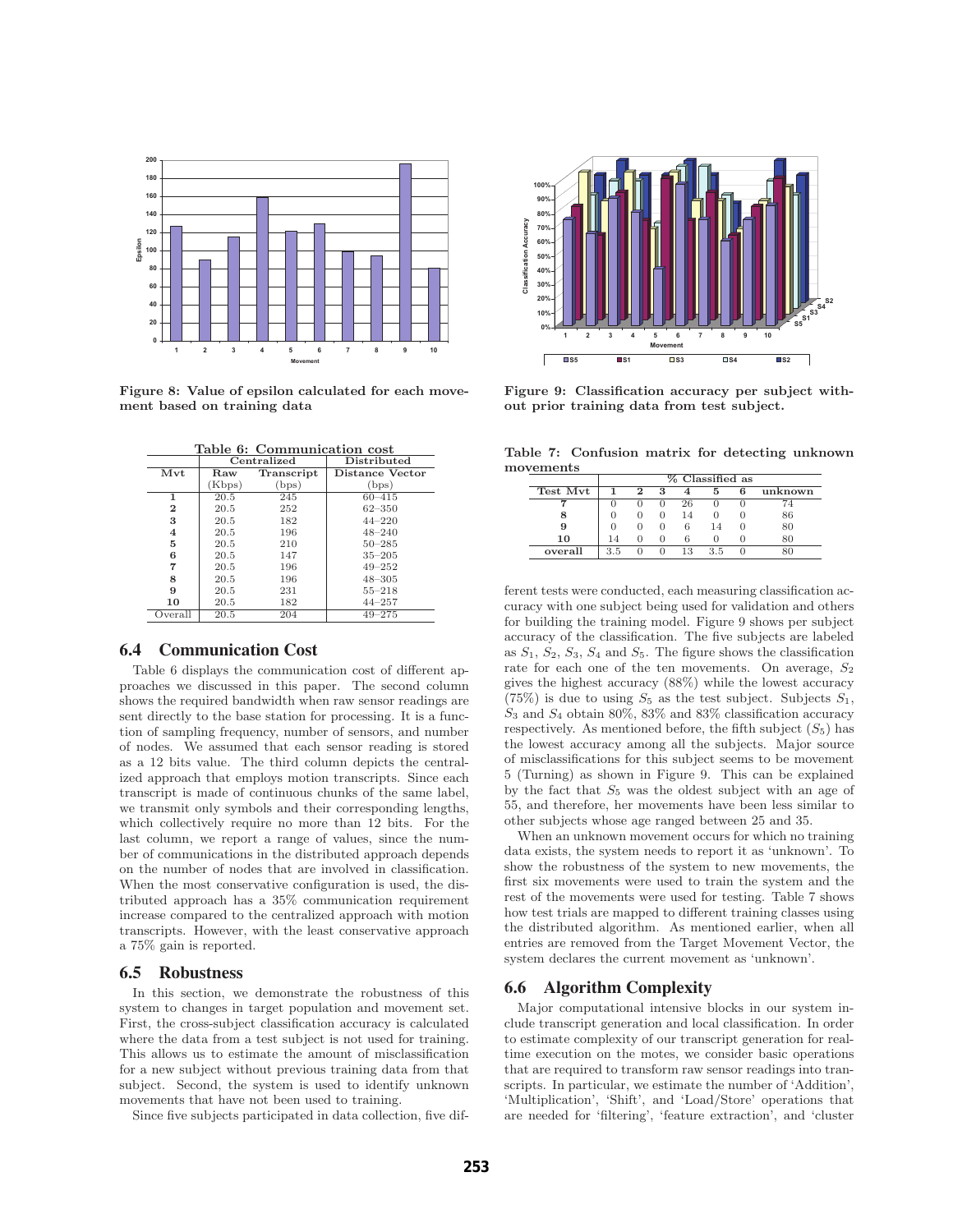**Table 8: Number of basic instructions and total number of cycles to transform a five-dimensional vector of sampled data into a symbol.**

| <b>Processing Block</b>      | $\#Add$ | #Mul | #Shift | $\#LD/ST$ |
|------------------------------|---------|------|--------|-----------|
| Filtering                    | 20      |      |        |           |
| <b>Feature Extraction</b>    | 60      | 40   | 10     |           |
| <b>Cluster Assignment</b>    | 260     | 250  | 10     |           |
| Total                        | 340     | 295  | 20     |           |
| $\#\overline{\text{Cycles}}$ | 340     | 885  | 20     |           |
|                              |         |      |        |           |

assignment'. We note that once GMM clustering is developed during training, it is used to generate transcripts for each action. Transcript generation for a test trial consists of finding proper label for each data point (cluster assignment) based on maximum posterior probability criterion described in Section 4.1. Each summation, shift, and read/write can be executed in 1 cycle on MSP430 [28]; however, a multiplication requires 3 cycles in presence of a hardware multiplier. The number of cycles required to transform one sample of all existing sensors (x,y,z accelerometer and x,y gyroscope form a five-dimensional vector) into a character is listed in Table 8. Given a sampling frequency of 50 Hz, the total number of cycles for these operations is 62, 550 per seconds.

The local segmentation and classification is done by calculating inter-transcript edit distances over a sliding window (see Section 5.2.1). The edit distance function is usually implemented using dynamic programming and is quadratic in the length of transcript. As a result, complexity of local classification is  $O(l^2)$  where l is the size of the sliding win-<br>dow. This approximately requires 25,000 comparisons, load dow. This approximately requires 25, 000 comparisons, load and store operations, which results in 125, 000 cycles per seconds. Adding the total number of cycles for transcript generation to this value, the MSP430 needs 187, 550 cycles of computation. Given an 8 MHz clock frequency of the microcontroller on our TelosB motes, this results in 2.24% CPU utilization.

## 7. DISCUSSION AND FUTURE WORK

The focus of our work is the distributed action recognition algorithm which dynamically selects prominent sensor nodes for movement classification. To the best of our knowledge, this is the first study on dynamic node selection by means of inertial sensors. However, our work can be compared with several previous studies on classifying daily activities based on centralized architectures. In particular, authors in [5] obtain 84% accuracy using five body-mounted accelerometers. A multi-modal system, composed of seven different sensors presented in [29], provides 90% accuracy in detecting twelve movements. The node selection approach in [30], that address the problem of node selection relies on manual selection of the best combination of nodes based on experimentation.

Our classification scheme uses motion transcripts along with a distributed algorithm to reduce the amount of data that needs to be stored and transmitted across the network. Major factors that affect resource consumption in terms of memory and communication include the number of actions and the sampling frequency. Each sensor node stores a Target Movement Vector and a Distance Vector, both of size  $m$  (number of actions). The same vectors are transmitted during classification (Section 5.2). Therefore, the amount of stored as well as communicated data increase with the number of actions. The length of each template is proportional to the sampling rate. By increasing sampling frequency, the

template size grows accordingly, increasing the amount of data that is stored in each node.

Performance of our classification algorithm is independent of the sequence of movements that occur. For data collection, we asked each subject to perform each movement 10 times; however, our system can achieve the same accuracy when movements of different types occur in a sequence.

Currently, our sensing platform is used for data collection, and the signal processing modules for distributed action recognition are developed offline in MATLAB to facilitate design process. However, our preliminary results on algorithm development for real-time execution demonstrate the applicability of the processing tasks for implementation and execution on the mote [31].

In this paper, we did not perform an analytical study on the effectiveness of motion transcripts in detecting movements with varying speed. However, as shown in Table 3, our experiments were conducted without limitations on the speed of movements. Yet, our system achieves reasonably high classification accuracy (Table 4).

Our immediate plan for future is to build other classifiers than k-NN that use motion transcripts and operate on other similarity measures than edit distance. In particular, we plan on investigating the effectiveness of feature extraction from transcripts based on properties of N-grams [32] and constructing a distributed classifier that operates on these features in euclidean space. Our main goals of using N-grams are 1) to reduce computing complexity of edit distance calculation; 2) to detect variability in movements (e.g. variation in speed of movements).

Our work in constructing movement transcripts is ongoing. We would like to explore the effectiveness of using transcripts to extract numeric parameters from actions. Examples of this include grading swings in sports and determining pathological qualities of gait. Furthermore, we are planning to determine the performance bounds on our distributed algorithms.

## 8. CONCLUSION

We presented a dynamic distributed model of movement classification in body sensor networks. The system relies on motion transcripts which are built using mobile wearable inertial sensors. Using transcripts of movements, we proposed a distributed approach, where individual nodes transmit their local results using a timer based on the likelihood of local results being eliminated by the pruning. When all but one action is eliminated, the algorithm stops. Our results demonstrate the effectiveness of this approach, both for reliable classification and communication reduction.

#### 9. REFERENCES

- [1] L. Hyman, Phonology: Theory and Analysis. Heinle & Heinle Publishers, 1975.
- [2] J. Yoo, N. Cho, and H.-J. Yoo, "Analysis of body sensor network using human body as the channel," in BodyNets '08: Proceedings of the ICST 3rd international conference on Body area networks. ICST, Brussels, Belgium, Belgium: ICST (Institute for Computer Sciences, Social-Informatics and Telecommunications Engineering), 2008, pp. 1–4.
- [3] I. Akyildiz, W. Su, Y. Sankarasubramaniam, and E. Cayirci, "Wireless sensor networks: a survey," Computer Networks, vol. 38, no. 4, pp. 393–422, 2002.